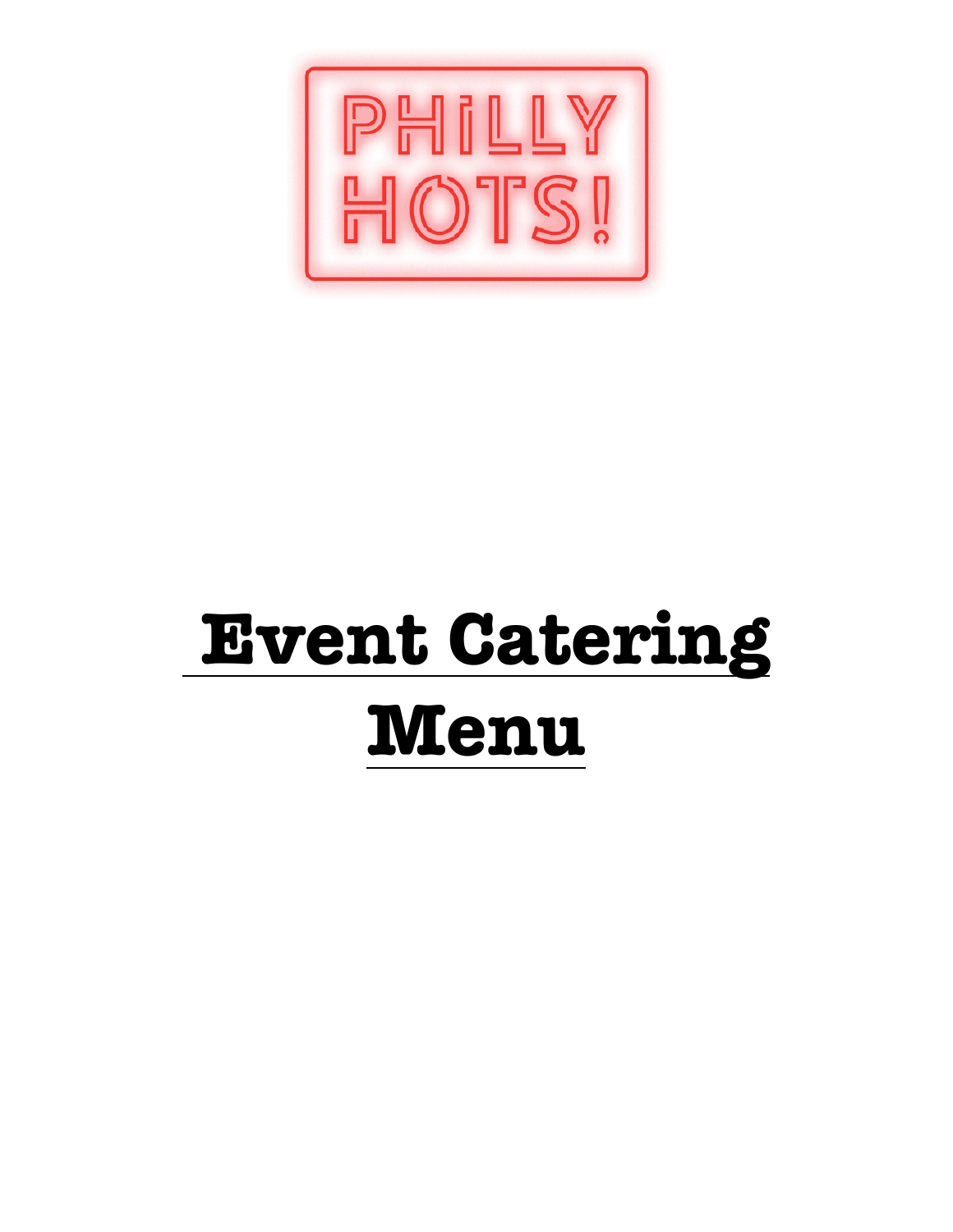#### **Passed Apps:**

Moroccan spiced crispy asparagus straws with lemon aioli.....\$2.50/pc

5 spice crab salad in Phyllo wrap....\$4.50/pc

Grilled shrimp and arugula on pumpernickel toast with roasted shiitake dressing \$3.50/pc

 Big Chef Tom's world famous (I'm huge in Australia) Pork Belly Burger sliders assorted varieties.. \$5.00/ea

Southern Fried Chicken Sliders: BCT's famous fried chicken nuggets, honey mustard slaw, sliced jalapeño, potato roll....\$4.00 ea

Hot Roast Beef or Roast Pork Sliders: A Philly Hots speciality! Fresh hot beef and/or roast pork in jus with provolone, fried onions and rosemary infused mayo…\$5.00 ea

Creole Shrimp Cocktail with cocktail sauce or fried pepper remoulade .. \$3.50/pc

Mini Crab Cakes: Big Chef Tom's favorite 2oz all crab no filler sautéed cakes with pesto burre blanc….\$8 ea

Roast beef "tacos"- fresh roast beef sliced thin with charred garlicky broccoli and horseradish sauce in a provolone "shell"..\$2.00/pc

BCT's famous fried chicken nuggets w/ house made sauces ...\$1.50/pc

Fried Chesapeake oysters and/or shrimp with cocktail or fried pepper remoulade... \$3.50 ea

Crispy Chinese style spare ribs in a lime caramel glaze...\$2.50 ea

Roasted root vegetable Bruschetta, goat cheese, honey, olive oil.... \$3.00 ea

Fresh Spanakopita: fresh baby spinach, currant and feta vinaigrette, phyllo cup... \$2.50 ea

fresh slice charcuterie and cheese....\$3.00 per head

Vegetable tray with fresh ranch...\$2.50 per head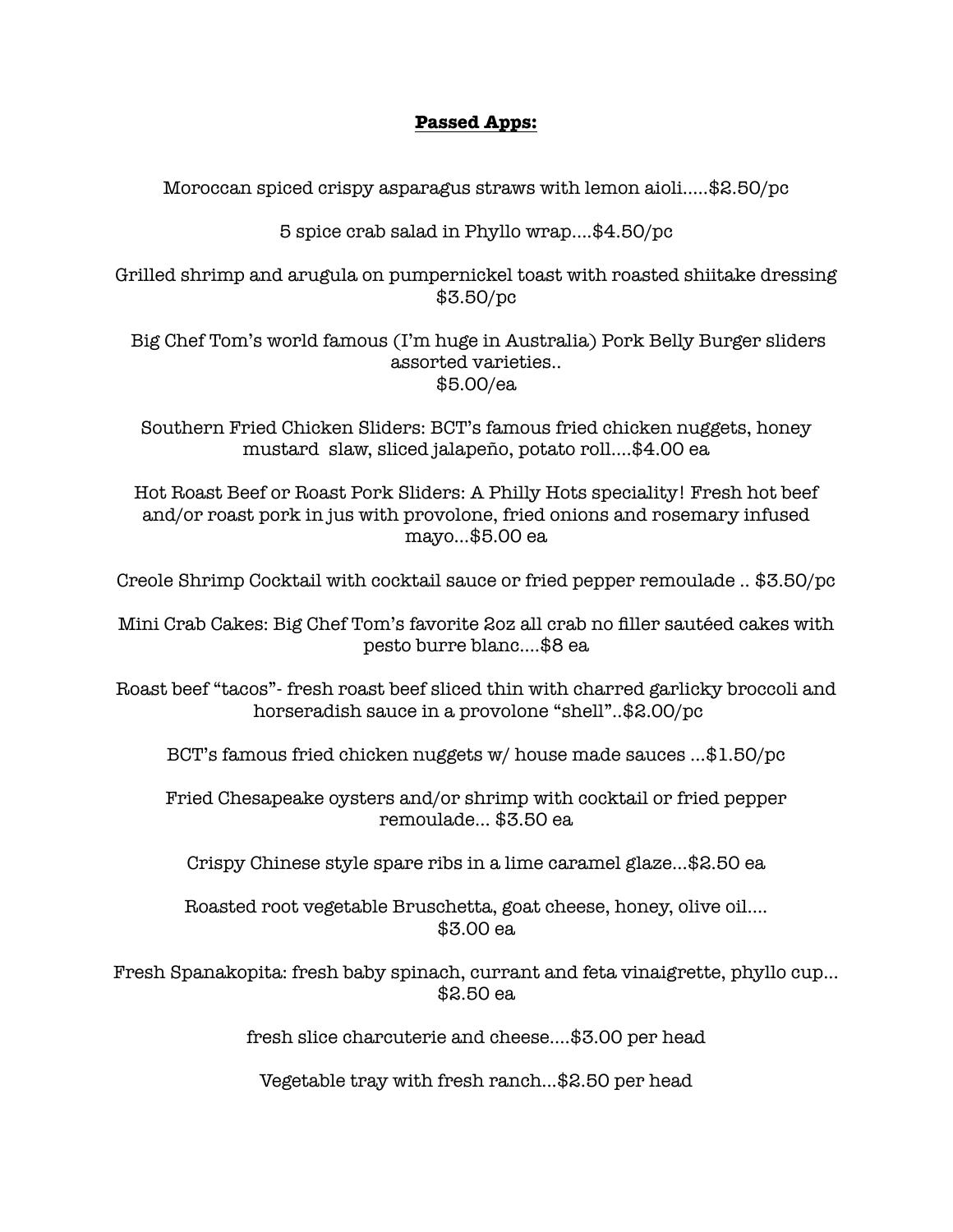# **Salad Options:**

Classic House: spring mix, tomato, carrot and red onion in a balsamic vin...\$5 per head

Classic Caesar.....\$5 per head

Cherry Tomato, mozzarella, brioche croutons, balsamic.........\$6 per head

Spring mix, Fresh Figs, peaches, spiced nuts, blu cheese vin...\$6 per head

Beets, melon, arugula, citrus vin...\$6 per head

Spinach, currants, feta, fresh oregano and red wine vinaigrette....\$6 per head

Romaine, roasted cherry tomatoes, bacon, almonds in creole honey mustard....\$8

Grilled shrimp, arugula, almonds and rye croutons in warm chorizo and sherry vinaigrette....\$10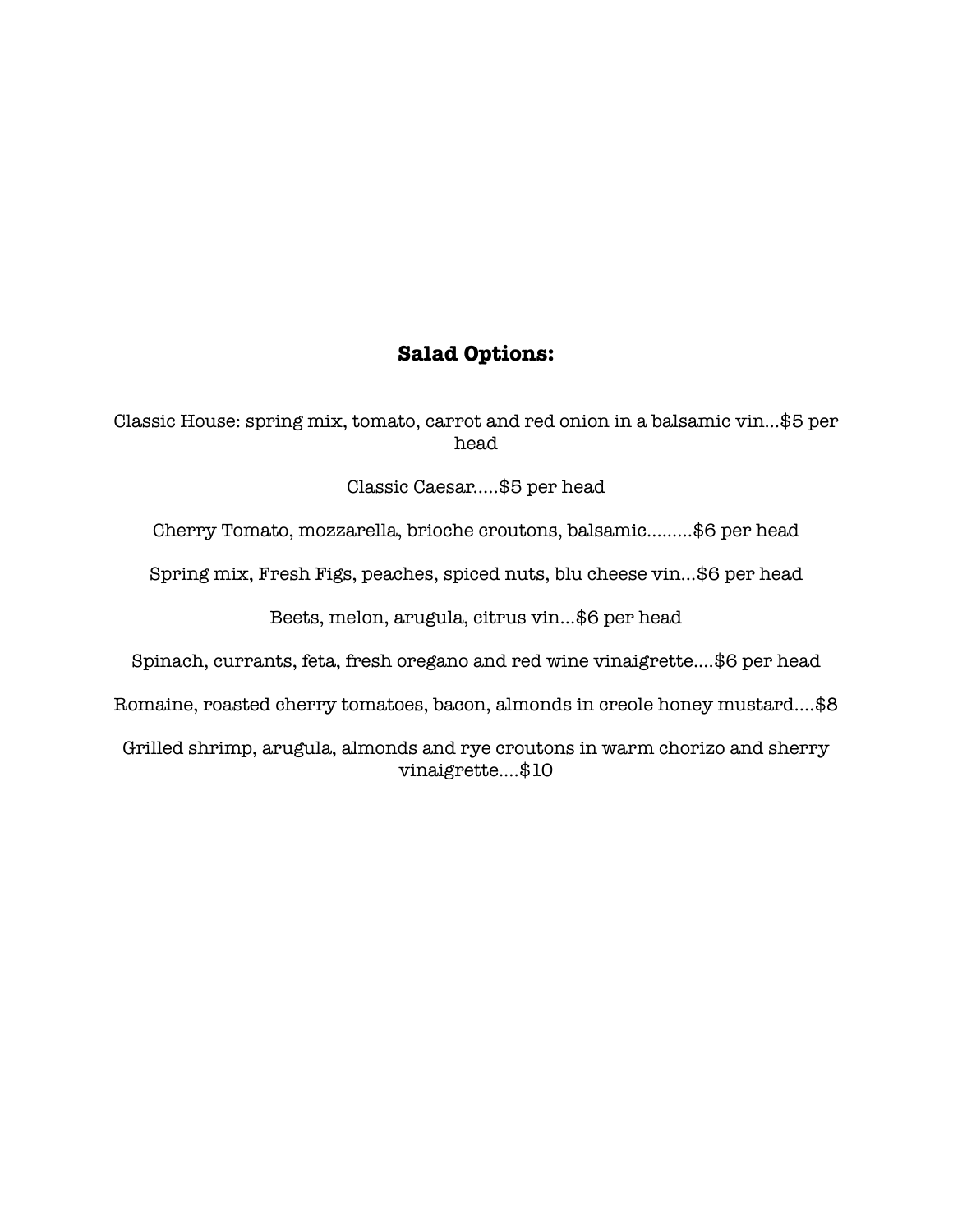# **Entrees:**

Filet and crab cake, roasted smashed potatoes and pesto, creamed spinach...\$45

12oz pan seared ribeye, crispy handmade gnocchi, creamed spinach...\$40

8oz grilled wild salmon, creole honey mustard sauce, blackened risotto, charred cabbage....\$35

lollipop lamb chops, charred garlicky cauliflower, creamy polenta, feta and currant vinaigrette.... \$35

# **Red wine braised short rib, olive oil smashed new potato, vinegar braised greens...\$30**

# **Fried colossal butterflied shrimp and scallops, arugula, shaved red onion, shaved parm, warm chorizo red pepper dressing....\$25**

#### **Italian roasted pork shoulder, sharp cheese potatoes, sautéed broccoli and garlic...\$25**

Yellow curried braised crispy chicken breast, coconut rice, tangy napa cabbage slaw....\$20

Roasted Chicken breast, smashed fingerling potatoes, grilled asparagus, natural jus......\$20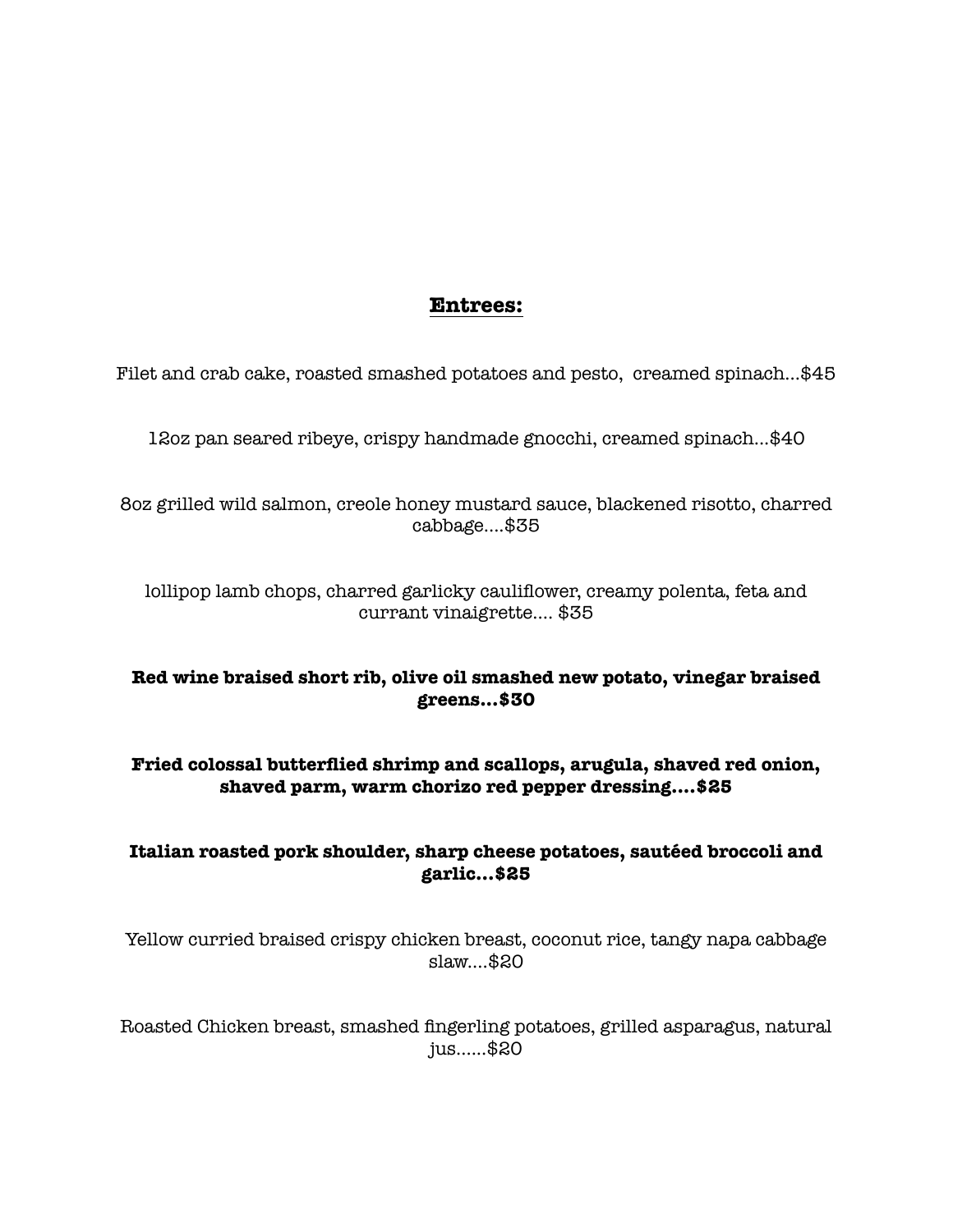Kids steak or chicken or salmon with potatoes and veggies...\$15

Feel free to mix and match proteins and sides to suit your wants. These are just suggestions.

# **Carving Stations**

**Whole Tenderloin:** perfectly seasoned and roasted medium rare. Served with blu cheese sauce, caramelized onion and fresh rolls....\$35 per head

**Prime Rib:** Boneless ribeye seasoned with my special meat rub, charred crispy on the outside and medium rare on the inside. served with natural jus, horseradish sauce and fresh rolls.....\$30 per head

**Rack Of Lamb**: Domestic lamb racks seasoned and charred medium rare served with cabernet gravy, currant feta vinaigrette and fresh rolls.....\$30 per head

Leg of Lamb: Boneless leg seasoned and slow roasted medium rare. served with cabernet gravy, currant and feta vinaigrette and fresh rolls...\$25 per head

**Italian Roast Pork**: Slow roasted pork shoulder marinated in fresh Italian herbs and garlic. Served with natural jus, Fried Peppers and fresh rolls....\$20 per head

**Whole Wild Salmon:** Herbed rubbed wild salmon grilled medium with crispy skin. Served with chimichurri (chopped herbs and garlic sauce) and classic burre blanc (tangy butter sauce)....\$25 per head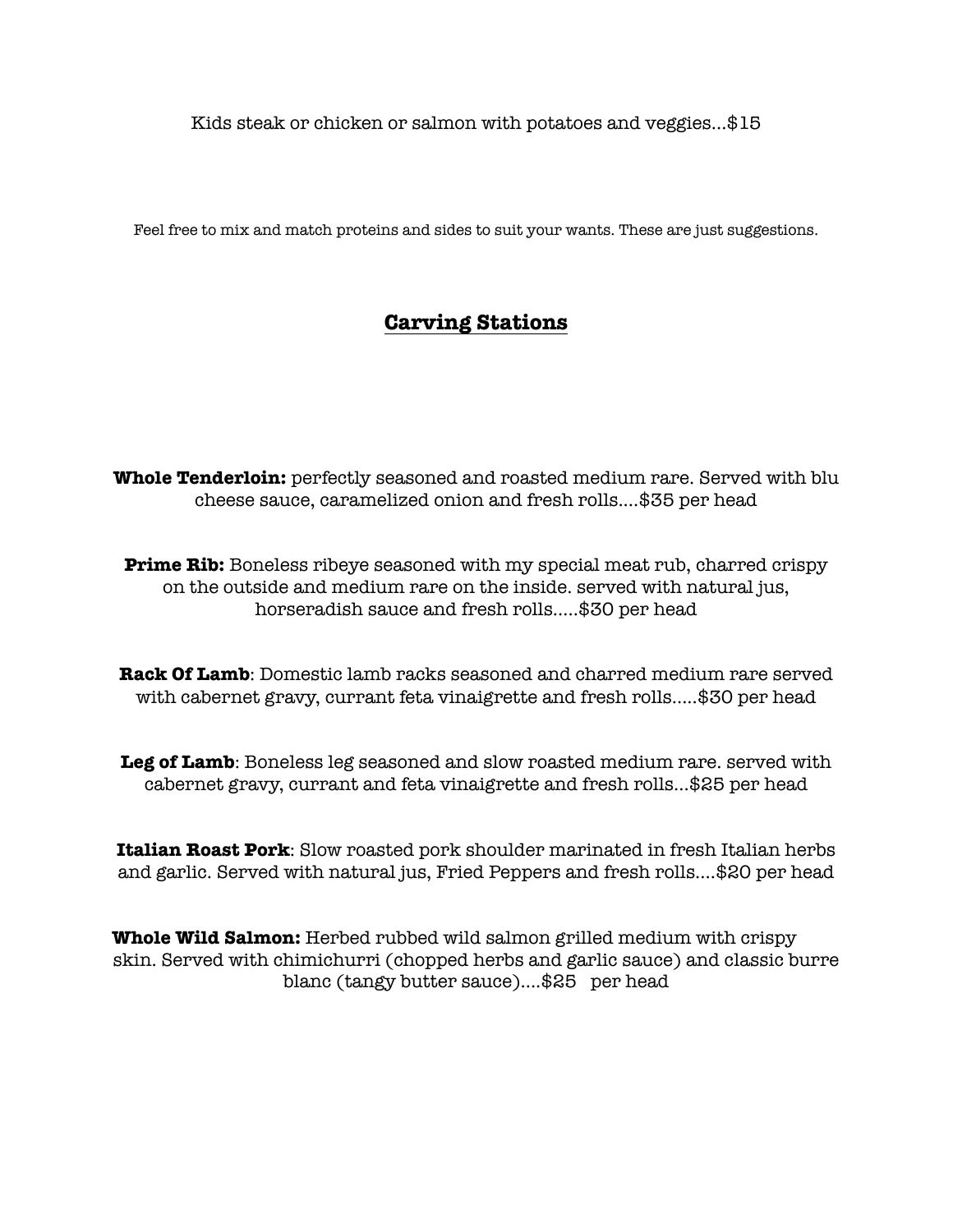# **Pastas:**

Angel Hair in a fresh basil pesto and cherry tomatoes...\$7 per head

Farfalle in roasted corn and shallot Alfredo sauce...\$7 per head

Spaghetti Carbonara: braised pork belly, egg, parmesan and black pepper... \$8 per head

Bucatini in a beef short rib ragu......\$10 per head

# **Vegetables:**

Cast iron charred broccoli and garlic..\$2.50 per head

Roasted Cauliflower with capers, currants and slivered almonds..\$2.50 per head

Roasted Asparagus...\$2.50 per head

Smashed new potatoes with extra virgin olive oil, fresh herbs and parmesan... \$2.50 per head

Gratin potatoes: thinly sliced potatoes simmered in cream, garlic and sharp cheese..\$2.50 per head

Roasted brussel sprouts with bacon and dried cherries..\$2.50 per head